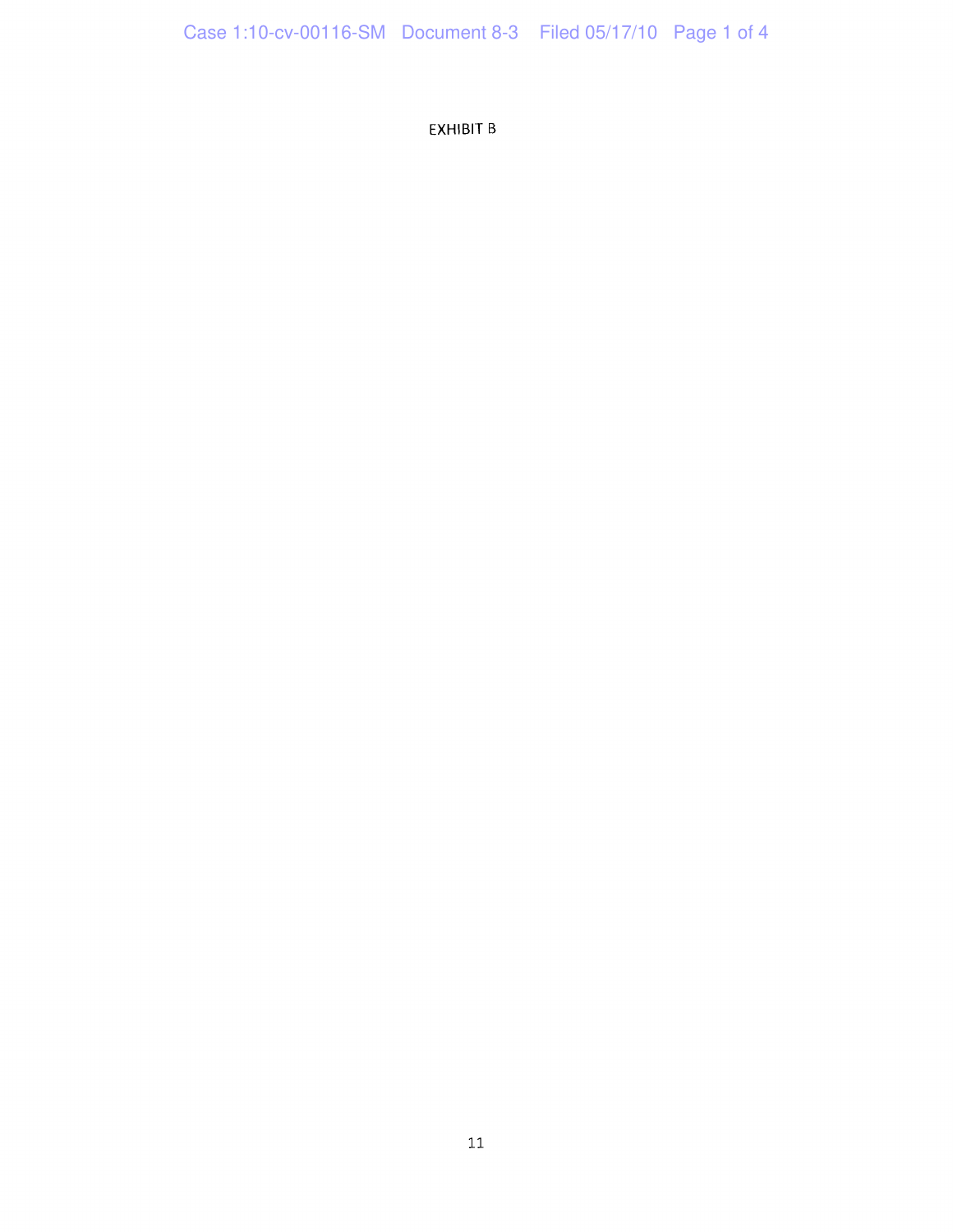



्ल<sub>ा</sub> सम्बद्धाः यो

General Information



**Camps & Clinics** 

Welcome to the Camps & Cinics Inquiry Listed below are Camps & Clinis of interest for teams or leagues. If you are hosting<br>Camps & Clinics and wish to post your name lotic the [Add Camps & Cinics ] button below. You will b will enable only you to edit and maintain your posting





## **Camps / Clinics**

| Dates                    | Name                                              | Age Group(s) |
|--------------------------|---------------------------------------------------|--------------|
| 1/1/2010 12/31/2010      | Stanford Rasebal A ademy Le<br>d'1 P              | $\gamma$     |
| 1/28/2010 4/1/2010       | hike cice+ichina Plogin                           |              |
| 2/15/2010 5/31/2010      | Fitching Lesso is at Strike Hilde Pail and        |              |
| 3/1/2010 5/31/2010       | istrike Folice Easeball Academy C                 |              |
| 3/1/7010 5/31/2010       | 5 ke Ford Basebal Academy C                       |              |
| 3/1/2010 5/31/2010       | Istrike Folice Baseball Acade ny Cir              | All Ages     |
| 3/15/2010 3/15/2010      | UHPerform ance E-thance nent Sc $x + 2x + 10 = 5$ |              |
| 3/21/2010 21/2011        | NDC Julin (Player Time Clade                      | orade 78     |
| 27/2010<br>$1/2$ $1/201$ | uckeye Lasebal - Ficacleri                        |              |
| 3/2//2010 3/27/2010      | oaches in ciby Craig Molo of live a lost          | a            |
| 3/29/2010 3/31/2010      | Spring Flaining Clinic & Strike in le Academy     | 14 and Unde  |
| 4/4/2010 4/4/2010        | Doyle Acaderi y Coaches Cinic                     |              |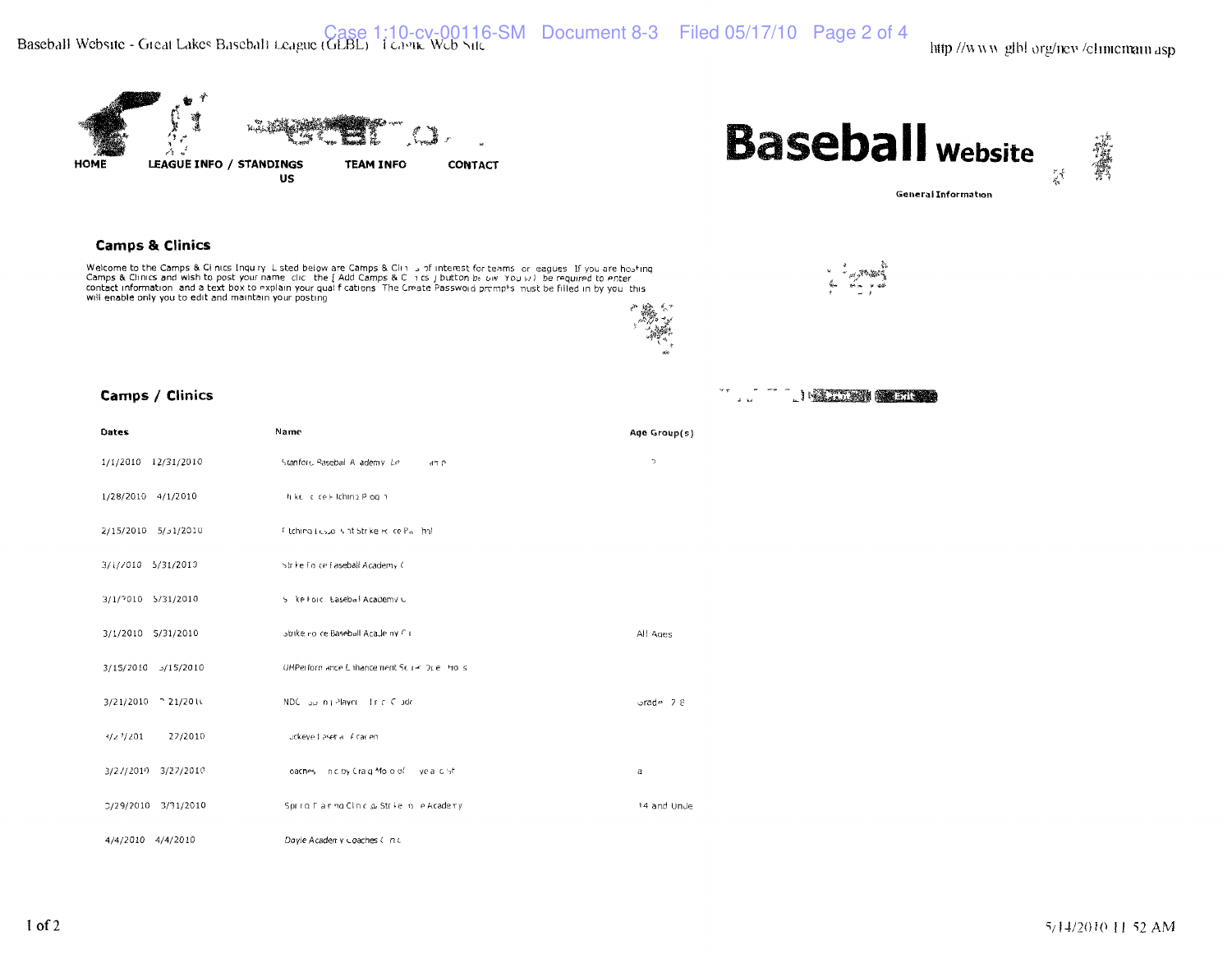## Baseball Website - Great Lakes Baseball League (GLBL) - League Web Site

http://www.glbl.org/new/clinicmain.asp

| 4/5/2010 4/7/2010   | strike in de Basebal. Spiling 1 airling Clinic | 4 and Unde  |                |
|---------------------|------------------------------------------------|-------------|----------------|
| 4/10/2010 4/10/2010 | Doyle Acaderiy Playe's Cilinic                 |             |                |
| 4/26/2010 8/31/2010 | im Kavi unas Hitting Lesion.                   | Go to page: | $2 - 7 - 3739$ |
|                     |                                                |             |                |



Little League Baseball is a good thing because it keeps the parents off the of eet and the kids out of the house

na Beni

**Baseball Website Suggestions** Please email to League Setup at<br>Baseball@LeagueSetup com

The GLBL Great Lakes Dalleball inaguit Mcbute is powered by Feague Setup com-

League Setup is a powerful Sports League Manaq ment and Onine Basebal Regstration webste that enables ports eague vrial eers to eassy comminicate and manage all youl ballebal and lank lank lank in the substration your ball